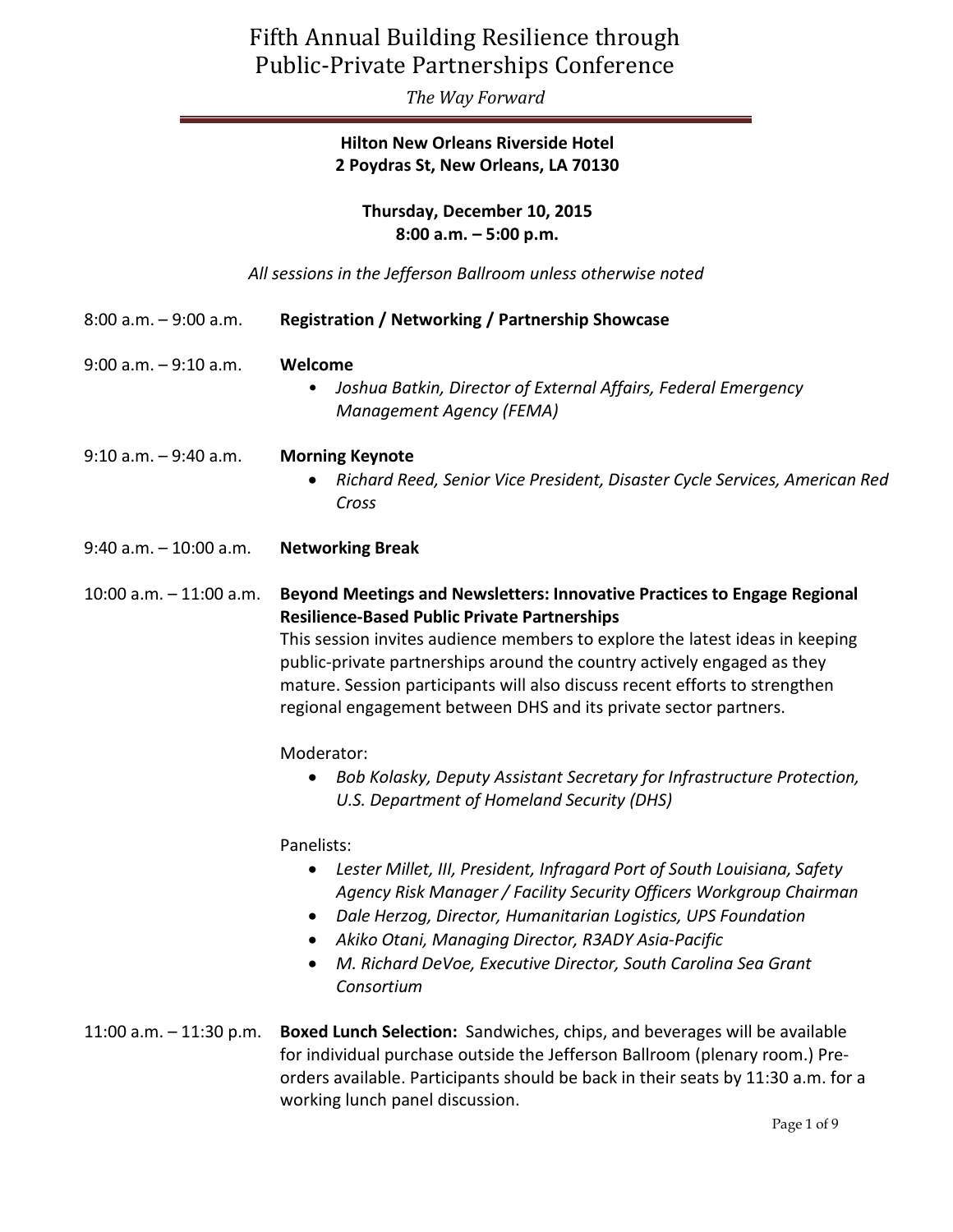*The Way Forward*

## 11:30 a.m. – 12:30 p.m. **Perspectives on Community Resilience (Working Lunch)**

How do we develop sustainable community resilience? Resilient communities exhibit certain qualities that enable them to withstand, respond, and adapt more readily to shocks and stresses from all-hazards. This lunchtime chat will provide perspectives on the roles and expectations of different community segments – business & industry, non-governmental organizations, and government – to develop long-term resilience. It will also explore a common understanding of what constitutes a resilient community and how it can be achieved through a shared commitment.

Moderator:

 *Roy Wright, Deputy Associate Administrator for Insurance and Mitigation, FEMA*

Panelists:

- *Greg Grillo, Storm Incident Commander, Entergy Corporation*
- *Kay W. Wilkins, Chief Executive Officer, American Red Cross South Louisiana Region*
- *Barry Scanlon, co-founder, DCMC Partners*
- 12:30 p.m. 12:50 p.m. **Networking Break**

### 12:50 p.m. – 1:50 p.m. **Executive Perspectives on Investing in Business Resilience**

How do we build the business case for business resilience and what does a resilient business model look like? What considerations do CEOs keep in mind when they analyze a company's risk and invest time and resources to address that risk? This plenary session will provide insight into the perspectives of business executives in regards to strategic decision making and resilience capacity building within the private sector.

Moderator:

 *[Caitlin Durkovich, Assistant Secretary](http://www.dhs.gov/person/caitlin-durkovich) for Infrastructure Protection, [Office of Infrastructure Protection, DHS](http://www.dhs.gov/person/caitlin-durkovich)*

Panelists:

- *[Rick Murrell, Chief Executive Officer, Tropical Shipping](http://internationaldisasterconference.com/speakers/rick-murrell/)*
- *Richard Zuschlag, Chairman & CEO, Acadian Companies*

1:50 p.m. – 2:10 p.m. **Networking Break**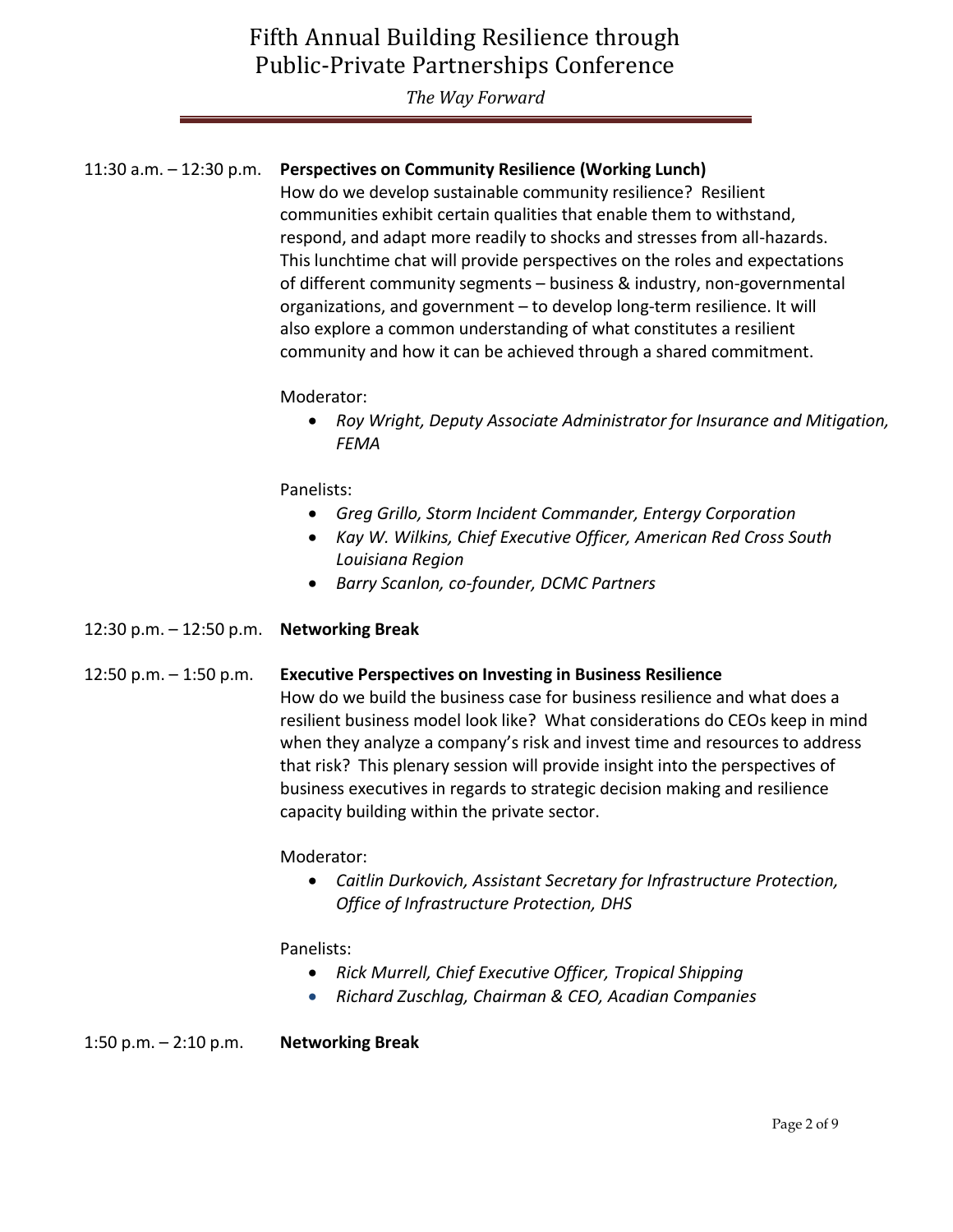*The Way Forward*

| $2:10$ p.m. $-2:20$ p.m. | <b>Conference Keynote Introduction</b><br>Kevin Davis, Director, Louisiana Governor's Office of Homeland Security<br>$\bullet$<br>and Emergency Preparedness (GOHSEP)                                                                                                                                                                                                                                                                                                                                                                                                                                                                                                                                                                                                                                                                                      |
|--------------------------|------------------------------------------------------------------------------------------------------------------------------------------------------------------------------------------------------------------------------------------------------------------------------------------------------------------------------------------------------------------------------------------------------------------------------------------------------------------------------------------------------------------------------------------------------------------------------------------------------------------------------------------------------------------------------------------------------------------------------------------------------------------------------------------------------------------------------------------------------------|
| $2:20$ p.m. $-2:50$ p.m. | <b>Conference Keynote</b><br>Craig Fugate, Administrator, FEMA<br>$\bullet$                                                                                                                                                                                                                                                                                                                                                                                                                                                                                                                                                                                                                                                                                                                                                                                |
| 2:50 p.m. $-4:20$ p.m.   | <b>Disaster Collaboration Simulation TTX</b><br>This game-based session places you in the role of a business, non-profit, or<br>government organization working to deliver critical commodities to a community<br>immediately following a disruptive event. You'll race against time to achieve your<br>objectives, while confronting challenges common to disaster relief. Join in via your<br>smart phone or tablet to receive an assignment that includes your goals and<br>available resources. Data visualizations will show how well you performed, and<br>the player driven hot-wash will explore strategies for addressing the real world<br>gaps reflected in game-play.<br>Introduction (30 minutes):<br>Kathy Fulton, Executive Director, American Logistics Aid Network<br>$\bullet$<br><b>Disaster Collaboration Simulation Facilitators:</b> |
|                          | Cybersecurity - Dr. Jamison Day, Ecosify; Trent Thompson, NORAD and<br>$\bullet$<br><b>United States Northern Command</b><br>(Melrose Room)<br>Infrastructure/Resilience – Amb. (ret.) David Litt, Center for<br>$\bullet$<br>Stabilization and Economic Reconstruction; Kellie Bentz, Airbnb<br>(Jasperwood Room)<br>Information Sharing - Aaron Titus, VisionLink/Crisis Cleanup; Suzanne<br>Bernier, SB Crisis Consulting<br>(Rosedown Room)<br>• Non-traditional partners - Katherine Clements, National VOAD; Tom<br>Serio, Verizon Wireless<br>(Magnolia Room)                                                                                                                                                                                                                                                                                       |
| 4:20 p.m. $-$ 4:30 p.m.  | Networking Break - Return to Jefferson Ballroom                                                                                                                                                                                                                                                                                                                                                                                                                                                                                                                                                                                                                                                                                                                                                                                                            |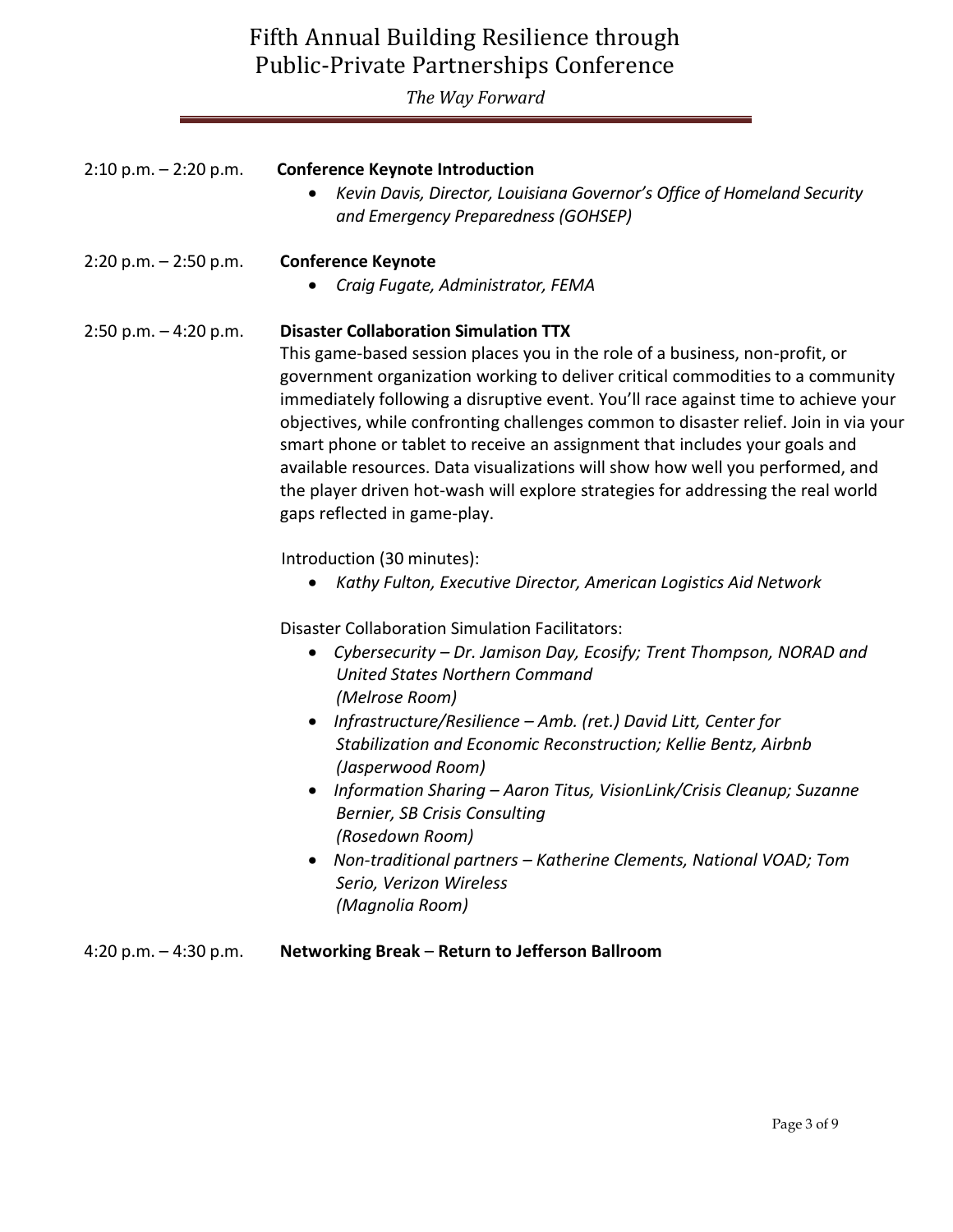*The Way Forward*

| 4:30 p.m. $-$ 4:50 p.m. | <b>Disaster Collaboration TTX Hotwash</b><br>This Wrap-Up Session brings back all participants from the Simulation TTX and<br>provides the opportunity for audience members to discuss both challenges and<br>solutions that had emerged during their respective exercises, as well as<br>possible solutions for working through those challenges. |
|-------------------------|----------------------------------------------------------------------------------------------------------------------------------------------------------------------------------------------------------------------------------------------------------------------------------------------------------------------------------------------------|
|                         | Moderator:<br>• Kathy Fulton, Executive Director, American Logistics Aid Network                                                                                                                                                                                                                                                                   |
| 4:50 p.m. $-5:00$ p.m.  | Day One Wrap Up<br>Rob Glenn, Director, FEMA Private Sector Division                                                                                                                                                                                                                                                                               |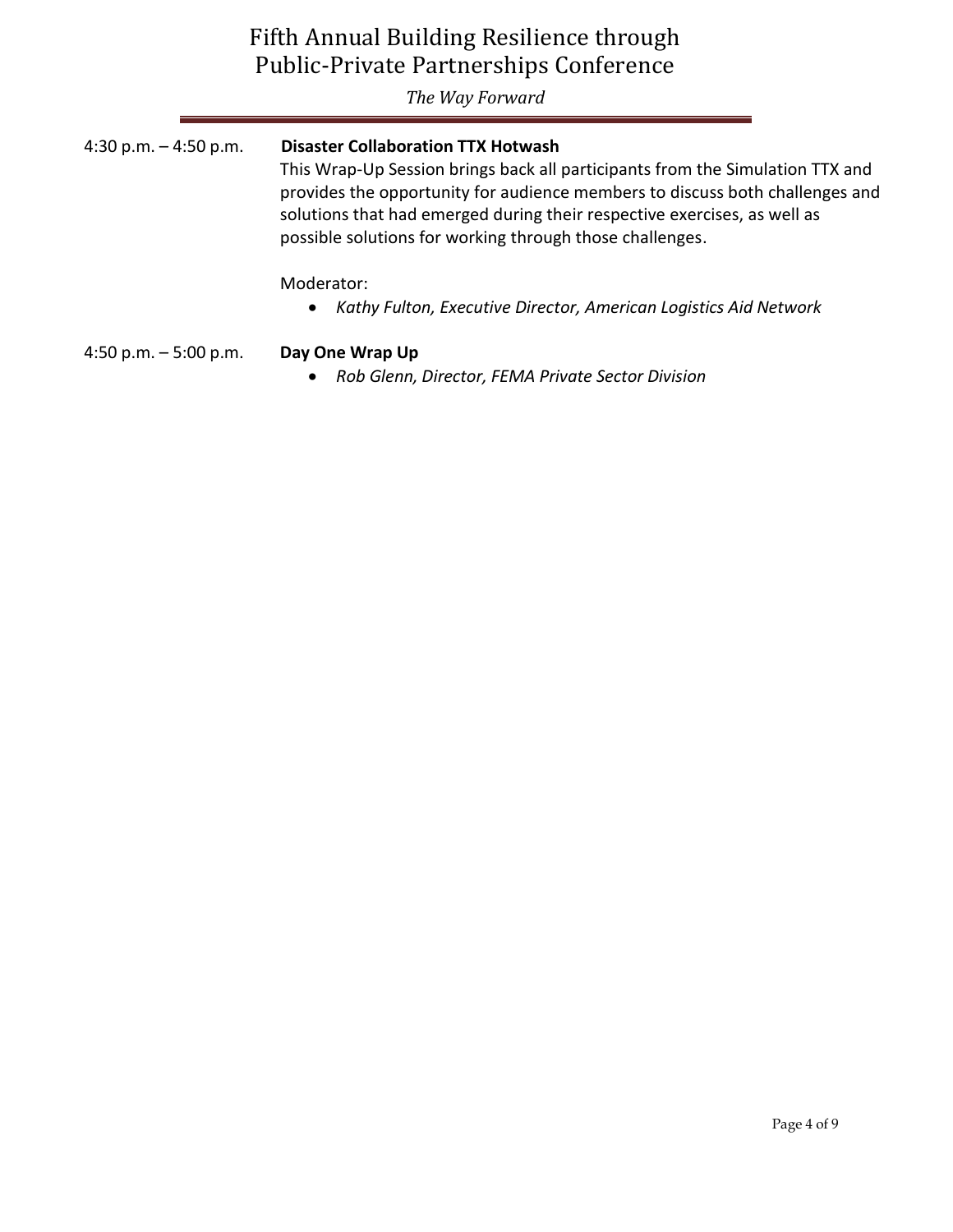*The Way Forward*

## **Hilton New Orleans Riverside Hotel 2 Poydras St, New Orleans, LA 70130**

**Friday, December 11, 2015 9:00 a.m. – 1:00 p.m.**

*All sessions in the Jefferson Ballroom unless otherwise noted*

8:30 a.m. – 8:35 a.m. **Welcome \ Action Planning Process** *(Jefferson Ballroom) Joshua Batkin, Director of External Affairs, FEMA*

8:35 a.m. – 9:30 a.m. **Harnessing Technology to Positively Disrupt the Status Quo**

Over the last few years, the connection between Silicon Valley and Washington, DC is closer than ever as government and the tech sector are challenged with working together on some of the thorniest issues of the day privacy, cyber-security, resilience, and procurement among the few. One of the clearest opportunities for collaboration is creating capabilities that can positively disrupt prevention, protection, response, and recovery activities in the whole community. This panel focusses on opportunities for government and the tech sector to work together in a new way that enable citizens and companies to react to crisis, before government, resulting in more resilient communities. Hear disruptive ways that tech can be constructive for community resilience.

Moderator:

*Kellie Bentz, Global Disaster relief, AirBnB*

Panelists:

- *Tony Surma, Cloud Architect at Microsoft and Co-Founder Humanitarian Toolbox, Microsoft*
- *Breanna DiGiammarino, Senior Director of Generosity Outreach at Generosity by Indiegogo*
- *Sara Estes Cohen, Deputy Chief Information Officer, Information Technology and Innovation, City of New Orleans*
- *Ted Okada, Chief Technology Officer, FEMA*

### 9:30 a.m. – 10:30 a.m. **The Smart City of 2025: Innovations for a Resilient Future**

By 2025 major cities will have the largest concentration of residents than ever before, which will put greater demand on critical infrastructure and other resources. Developing a sustainable city reaches beyond simply building an app. This panel will showcase best practices for creating resilient communities through the use of technological innovations.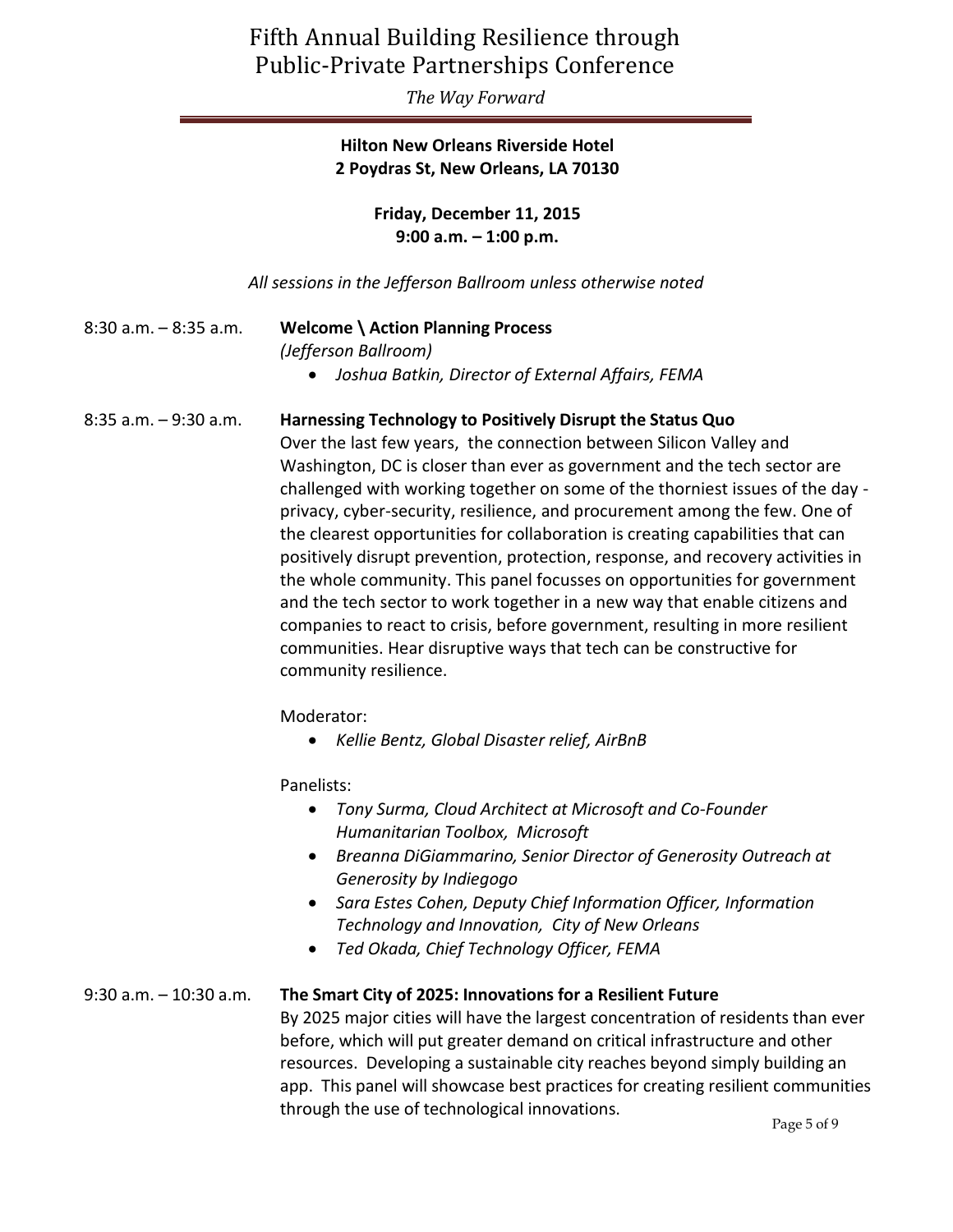*The Way Forward*

Moderator:

*Brandon Wales, NPPD Office of Cyber and Infrastructure Analysis, DHS*

Panelists:

- *Dennis Rodriguez, Chief City Executive, LA/SF/SD, Center of Competence, Americas - Siemens Corporation*
- *Matt Frowert, Director, Marketing – Integrated Solutions, Government and Banking, Tyco*
- *Damaune Journey, Vice President of Security Solutions, ShotSpotter*
- *Zachary Williams, Director of Information Systems, Office of Emergency Management and Communications, City of Chicago*

### 10:30 a.m. – 10:45 a.m. **Networking Break – Move to Action Planning Breakout Sessions**

#### 10:45 a.m. – 12:15 p.m. **Action Planning Breakouts**

These Action Sessions are designed to focus discussions on concrete tools and solutions to address four common challenges. Each breakout group is challenged to develop an Action Plan to resolve one of these issues, identifying actionable steps that participants can immediately implement within their own organizations. Each group will have the opportunity to present their findings to the conference at the wrap-up plenary session.

#### **I. Common Goals to Enhance Information Sharing** (Rosedown Room)

Information sharing is critical to ensuring effective coordination between the public and private sectors in support of disaster response and recovery operations. This Action Session will explore common concerns related to information sharing, as well as plans, procedures, and tools that you can use to develop a robust information sharing capability.

*Challenge: Define a consistent, relevant, and timely Common Operating Picture that addresses cross-cutting needs; what would it look like, how would it be used, and what limiting factors need to be overcome?*

*Moderators:* 

- *[Michael Dunaway, Director, National Incident Management Systems](http://www.nimsat.org/about-us/our-staff/executive-staff)  [and Advance Technologies Institute](http://www.nimsat.org/about-us/our-staff/executive-staff) (NIMSAT)*
- *Rob Glenn, Director, Private Sector Division, FEMA*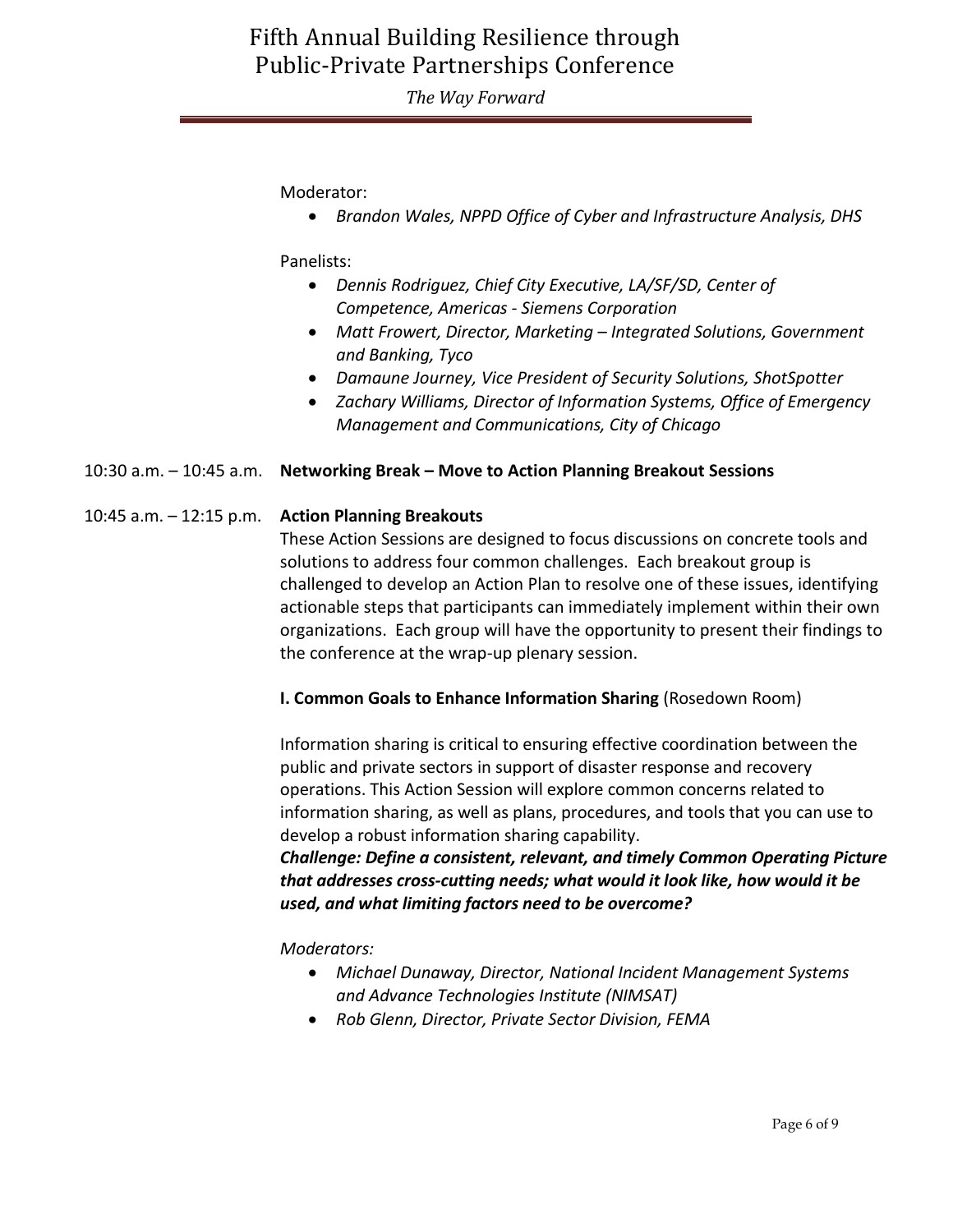*The Way Forward*

*Panelists:*

- *Emily Lord, Executive Director, Healthcare Ready*
- *James Waldrop, Manager, Corporate Crisis & Emergency Operations, Sears Holdings Management Corporation*
- *Brian Baker, Chief of Staff, District of Columbia Homeland Security and Emergency Management Agency*
- *Rachael Tovey, Emergency Management Lead, Business Continuity and Emergency Management, Walgreens*
- *Ira Tannenbaum, Assistant Commissioner for Public/Private Initiatives, New York City Office of Emergency Management*

**II. Addressing Cyber Threats Now and into the Future –** *(Melrose Room)* With cities, businesses, and citizens becoming increasingly reliant upon technology for day-to-day activities, the need to protect these systems becomes increasingly important. This Action Session will begin with highlighting the threats to cyber infrastructure and the repercussions of cyber-attacks on businesses, and will end with a discussion on how your organization can work actively and collaboratively with others to strengthen cybersecurity. *Challenge: What practices and strategies exist or can be created to support and strengthen any organization's cybersecurity resilience?*

Moderator:

 *[Jonathon Monken, Vice President of U.S. Operations, Electric](http://www.eiscouncil.com/english/About/about_board.asp?boardId=84)  [Infrastructure Security \(EIS\) Council](http://www.eiscouncil.com/english/About/about_board.asp?boardId=84)*

Panelists:

- *[Larry Clinton, President and CEO, Internet Security Alliance](http://www.isalliance.org/larry-clinton/)*
- *[Mark Weatherford, Senior Vice President and Chief Cybersecurity](http://chertoffgroup.com/bios/mark-weatherford.php)  [Strategist, vArmour](http://chertoffgroup.com/bios/mark-weatherford.php)*
- *Rick Harris, Policy, Plans and Strategy, Office of Cybersecurity and Communications, DHS*

**III. Breaking the Mold with Non-Traditional Partners –** *(Magnolia Room)* As wellsprings of innovation, both academia and philanthropy can provide tremendous benefits to recovery operations. This facilitated action session will explore the roles that non-traditional partners can play in supporting, informing, and enhancing emergency management practices and how they can better be integrated into the emergency management process to truly tap the full strength of the whole community.

*Challenge: Corporate Social Responsibility, local partners, and the whole community; what are the gaps and how do we fill them?*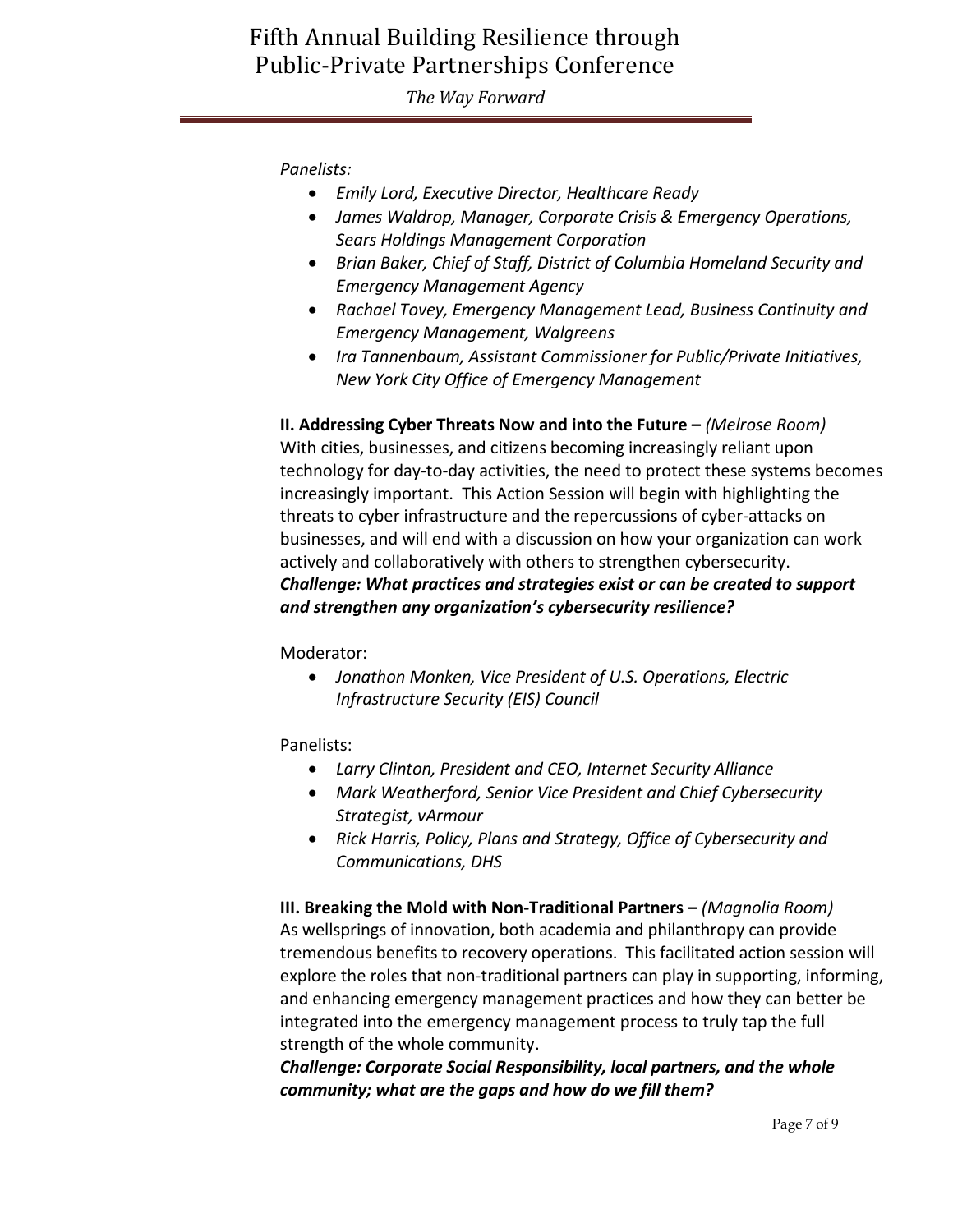*The Way Forward*

Facilitators:

- *José Raúl Perales, Assistant Secretary for the Private Sector, DHS*
- *Tom Serio, Manager, Business Continuity/Disaster Recovery, Verizon Wireless*

### **IV. Building a More Resilient Community to Meet New and Evolving Risks –** *(Jasperwood Room)*

Major recovery projects can offer a "clean slate" opportunity for communities to build back better and stronger. Infrastructure in particular offers an exciting focal point for introducing new technology and building more interconnected systems—especially as cities around the country adopt a "smart city" approach. We should consider resilience as part of the design process, including incorporating cybersecurity and physical resilience into the infrastructure that supports communities. The session will discuss the concept of designing resilience into infrastructure its importance in the context of changing risks.

### *Challenge: What are the impediments to building resilience into the design and development of our infrastructure over the next 50 years?*

### Moderator:

*Steven Nider, Senior Advisor, Office of Infrastructure Protection, DHS* 

### Panelists:

- *Charles Rath, President & CEO, Resilient Solutions 21 (RS21)*
- *Bryan C. Lee, Jr. Vice-President National Association of Minority Architects- Louisiana Chapter*
- *Josh Sawislak, Director of Global Resilience, American Institute of Certified Planners (AICP)*
- 12:15 p.m. 12:30 p.m. **Networking Break**

### 12:30 p.m. – 12:45 p.m. **Action Planning Brief-Outs – Conference Summary/Next Steps**

This Wrap-Up Session brings back all individuals from the Applied Workshops and provides the opportunity for audience members to discuss actionable solutions generated by their respective groups. Applied Workshop moderators will provide brief-outs on Key Action Steps and Identify a Lead to follow up throughout the year and brief out at next year's conference. *(One concrete action will be presented from each session.)*